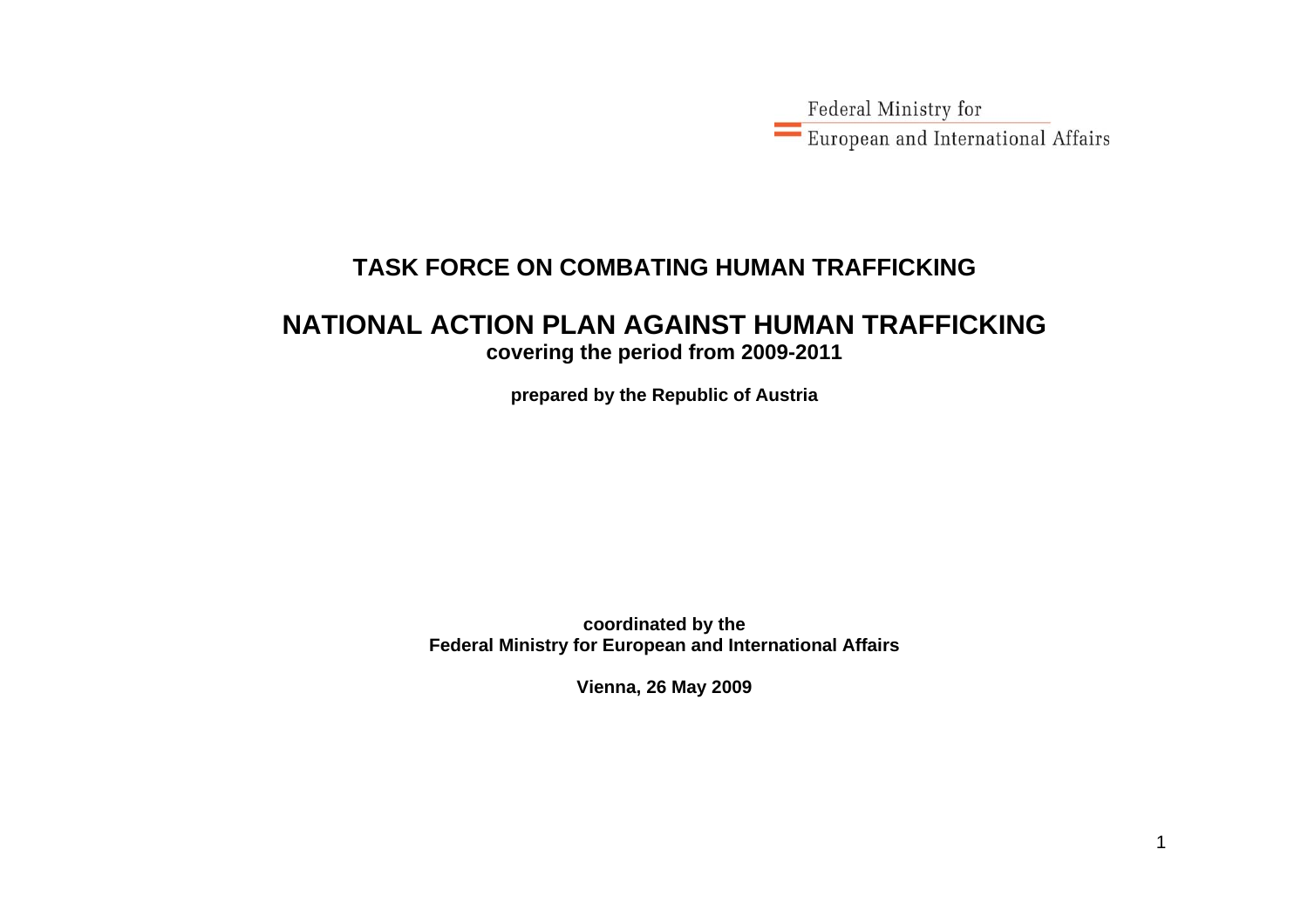#### **Introduction**

Human trafficking represents a grave violation of human rights and human dignity. Human trafficking is increasingly developing into a global problem that can only be tackled at the global level and in an international context. According to a recent study by the International Labour Organisation (ILO)<sup>1</sup> 2.4 million people fall victim to human trafficking annually<sup>2</sup> with children making up a major share of those trafficked. Human trafficking has become one of the most profitable forms of organised crime. According to the ILO study, criminal networks generate revenues of 32 billion dollars per year with the "human being as a commodity".

Women and children are particularly affected by human trafficking. According to estimates by the United Nations Children's Fund (UNICEF) 1.2 million children fall victim to human trafficking every year.

Because of its geographical location at the centre of Europe, Austria is affected by human trafficking both as a transit country and target destination. Experience has shown that the most frequent phenomena of human trafficking in Austria include sexual exploitation, slave-like situations of domestic servants and child trafficking.

Austria is a state party to all relevant international legal instruments on combating human trafficking and strives to implement the relevant international obligations by taking concrete action. By ratifying the Protocol to Prevent, Suppress and Punish Trafficking in Persons, Especially Women and Children, supplementing the United Nations Convention against Transnational Organized Crime in autumn 2005 (Federal Law Gazette III No. 220/2005), Austria undertook to take all necessary steps in order to combat this crime. Austria was the first EU Member State to ratify the Council of Europe Convention on Action against Trafficking in Human Beings in October 2006.

In November 2004, the Task Force on Human Trafficking (TF-HT) was set up by a Ministerial Council Resolution (cf. item no. 22 of the Council Resolution Minutes No. 70 of 9 November 2004). It is headed by the Federal Ministry for European and International Affairs (FMEIA) and charged with coordinating and intensifying the measures taken by Austria in combating this crime. The regular meetings of the Task Force on Human Trafficking are chaired by the FMEIA.

<sup>&</sup>lt;sup>1</sup> See ILO study on "ILO Action against Trafficking in Human Beings", published in 2008.

<sup>&</sup>lt;sup>2</sup> Terminology: The term "victims of human trafficking" used in the NAP 2009-2011 shall mean people who are victims in a concrete context, without denying them their self-competence and resources. The term covers all forms of human trafficking and therefore also includes child trafficking. The term *"victims of child trafficking"* is used exclusively to describe and refer to actions that are specifically directed at children, i.e. persons under the age of eighteen.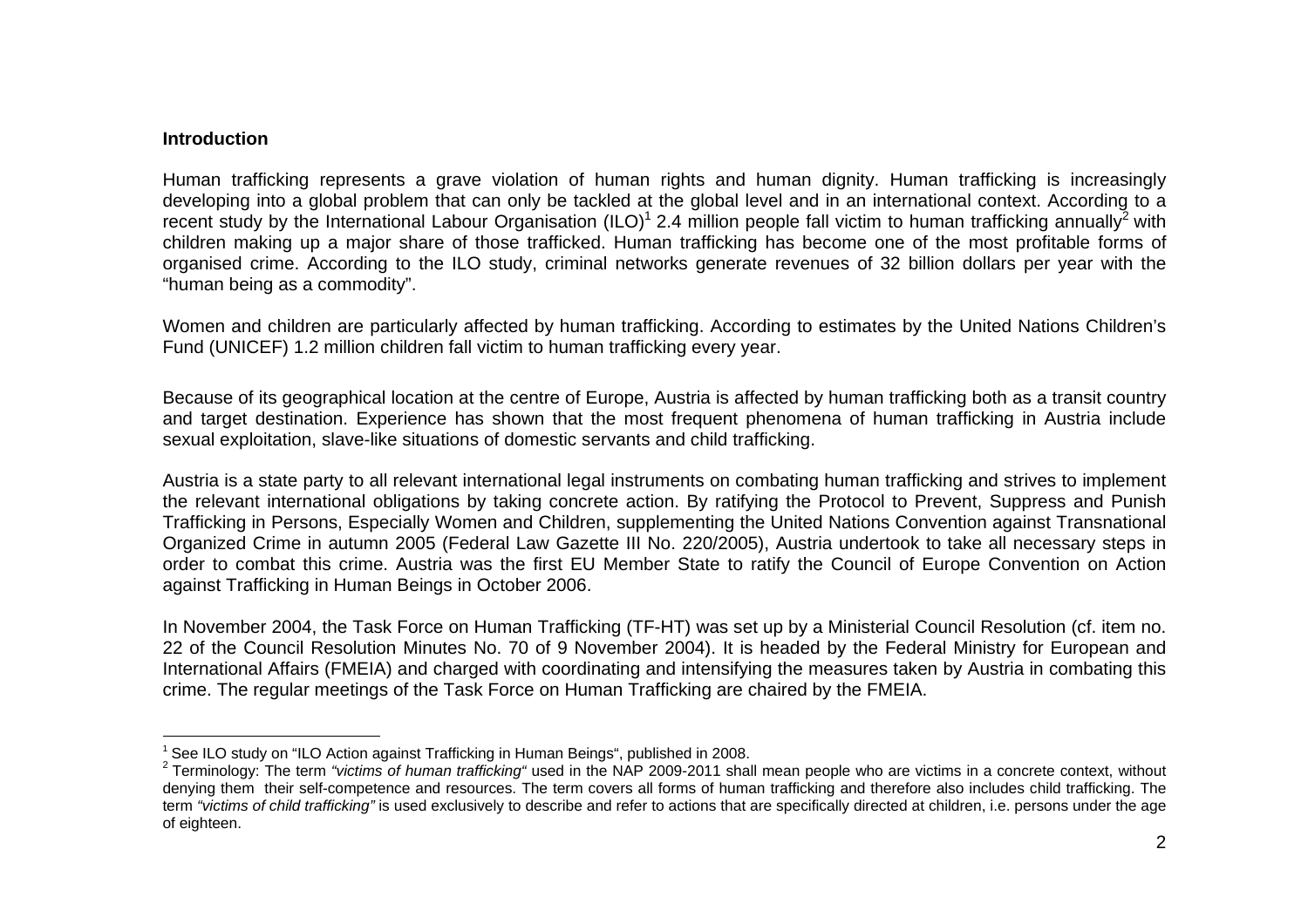The Task Force on Human Trafficking is composed of representatives of all competent ministries, including outsourced agencies, the federal provinces and non-governmental organisations. Regular contacts and intensive cooperation within the Task Force promote mutual trust and lay a sound foundation for concrete and effective progress.

Close cooperation with the federal provinces at all levels (prevention, victim protection, criminal prosecution and international cooperation) plays an important role in this context. As a result of this cooperation, last year saw the appointment of "contact persons for matters related to human trafficking" in every federal province, bringing the total number of such contact persons in Austria to thirteen.

The First Austrian National Action Plan Against Human Trafficking was adopted by the Council of Ministers in March 2007 (cf. item no. 24 of the Council Resolution Minutes No. 8 of 28 March 2007).

The activities of the TF-HT and all measures taken by Austria to combat human trafficking are presented in the First Austrian Report on Combating Human Trafficking (covering the period from March 2007 – February 2009). This report was submitted to the Council of Ministers on 10 March 2009 (cf. item no. 13 of the Council Resolution Minutes No. 10 of 10 March 2009).

A first important measure set forth in the National Action Plan was the appointment of Director-General Ambassador Dr. Elisabeth Tichy-Fisslberger to be the First Austrian National Coordinator on Combating Human Trafficking (cf. item no. 13 of the Council Resolution Minutes No. 10 of 10 March 2009). The appointment of the National Coordinator has contributed to enhancing both the external visibility and general awareness of the highly efficient work performed by the Task Force on Human Trafficking. As set out in the declaration of the Council of Ministers (*Ministerratsvortrag*) on the establishment of the Task Force on Human Trafficking, existing structures were thus used in the best possible manner without creating new administrative entities, which is also in the interest of a lean and cost-efficient administration.

Two working groups were set up within the TF-HT, one dealing with the topic of "Child Trafficking" and the other with "Prostitution":

• The Working Group on Child Trafficking is headed by the Federal Ministry of Economy, Family and Youth and is composed of experts of the competent ministries, the federal provinces and a number of non-governmental organisations. The present NAP 2009-2011 provides for the continuation of the activities performed by this working group. Some of the actions outlined in the NAP 2009-2011 explicitly relate to combating child trafficking. The first report prepared by the Working Group on Child Trafficking (covering the period from March 2007 to February 2009) was also submitted to the Council of Ministers on 10 March 2009 (cf. item no. 13 of the Council Resolution Minutes No. 10 of 10 March 2009).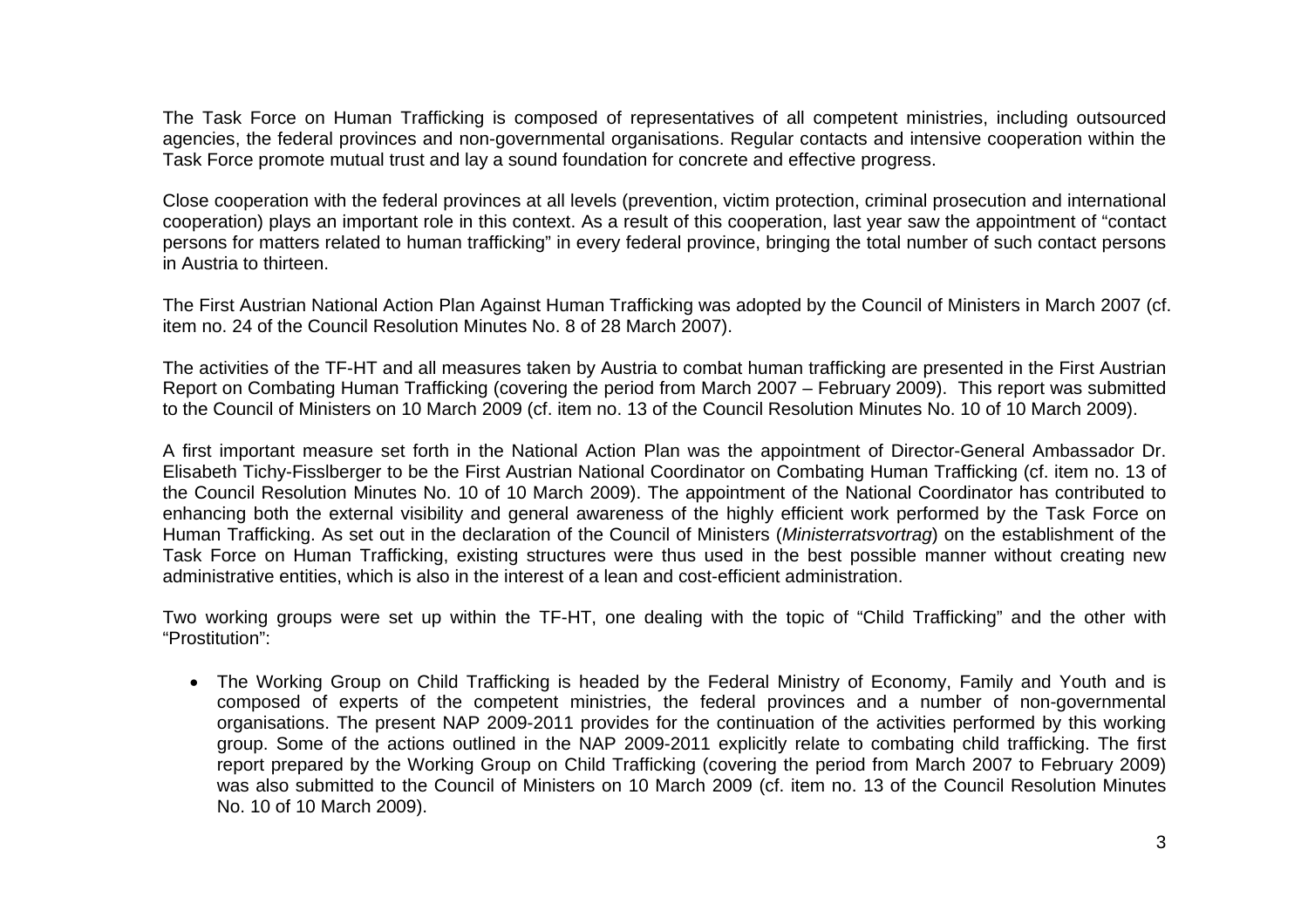• The Working Group on Prostitution, headed by the Women's Directorate at the Federal Chancellery *(BKA-Frauensektion*), was set up in June 2007. Experts from all competent ministries, the federal provinces, the specific non-governmental organisations active in this field, the Austrian Federal Economic Chamber and the Austrian Chamber of Labour contributed to this working group. The Working Group on Prostitution completed its activities in June 2008 by preparing a final progress report on "Prostitution in Austria – Legal Situation, Effects, Recommendations" ("*Prostitution in Österreich – Rechtslage, Auswirkungen, Empfehlungen".* This report was also submitted to the Council of Ministers on 10 March 2009 (cf. item no. 13 of the Council Resolution Minutes No. 10 of 10 March 2009). The present NAP 2009-2011 now provides for a continuation of this working group under a Working Group on Prostitution – the Provinces' Scope of Responsibility (*Arbeitsgruppe-Länderkompetenzen "Prostitution")* to be set up in order to enable a follow-up on the possibilities outlined in the progress report that fall within the federal provinces' scope of responsibility and competence.

The Second Austrian National Action Plan on Human Trafficking covering the period from 2009-2011 again reflects the comprehensive approach taken by Austria in combating human trafficking. It is characterised *inter alia* by nation-wide coordination, prevention, victim protection, criminal prosecution, and international cooperation.

The NAP-HT 2009-2011 consists of nine chapters in total. The individual actions are objectives that are to be achieved in line with the Austrian legislation in force. Chapter I is entitled "Coordination" and deals with activities aimed at further developing the TF-HT and strengthening cooperation with the federal provinces. The actions included in Chapter II on "Prevention" are geared towards raising Austrian public awareness of the issue of human trafficking. The relevant activities include both training measures and awareness-raising events that attract public attention. Chapter III contains actions that contribute to identifying potential victims of human trafficking, because identification is considered one of the major challenges in combating human trafficking. Chapter IV deals with "Protection and Support to Victims of Human Trafficking". This chapter focuses specifically on care and support to children, i.e., persons under the age of eighteen<sup>3</sup>. The amendment to the Settlement and Residence Act (*Niederlassungs-und Aufenthaltsgesetz)*, which was adopted only recently, aims to contribute to improving the victims' situation. The actions outlined in Chapter V "Criminal Prosecution" and Chapter VI "Compensation" aim *inter alia* to promote enhanced cooperation between government agencies and non-governmental organisations. The topic of victim protection continues to play a central role in the NAP 2009-2011 as well. Chapter VII discusses the pivotal importance that representatives of the TF-HT attribute to activities aimed at improving data collection, as sound data material is considered an essential prerequisite in combating human trafficking. Chapter VIII "International Cooperation" deals with areas in which activities and projects aimed at combating human trafficking are launched abroad. The priorities set in this context of commitment at the international level include networking among players, building the relevant capabilities among

 $3$  The topics discussed under this chapter also include the Concluding Observations of the Committee on the Rights of the Child (September/October 2008)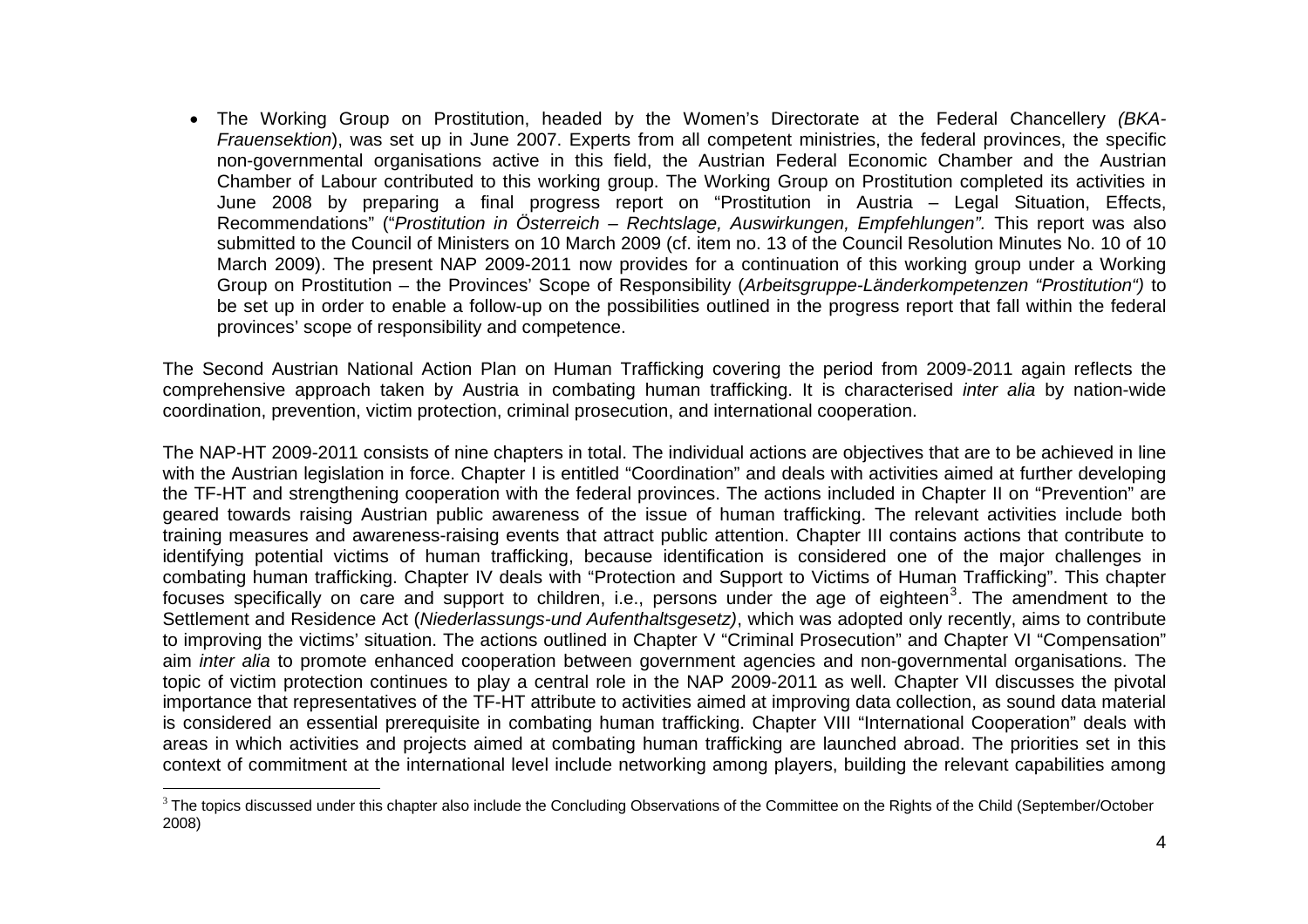governmental and non-governmental institutions, and focusing on specific groups of society, such as women and children. Chapter IX "Evaluation/Monitoring" reviews the measures and actions Austria has taken so far in combating human trafficking.

In line with the United Nations' recommendations, governments play a central role in preparing National Action Plans, as they are primarily responsible for the implementation of such plans. Thus the competent federal ministries holding the main responsibility and/or within whose scope of competence or responsibility the implementation of the relevant actions fall, are explicitly specified in the NAP-HT 2009-2011.

In this context, the role played by the Austrian Development Agency/Austrian Development Cooperation and Cooperation with Eastern Europe (ADA/ADC) differs from that assumed by the Austrian federal ministries since it is an outsourced agency which is mandated by the State of Austria to implement international projects aimed at combating human trafficking. Under item "VIII International Cooperation" it is thus named as the body holding primary responsibility in this regard.

The representatives of civil society and non-governmental organisations (NGOs) also play an essential role in preparing and implementing the NAP-HT 2009-2011. In Austria, NGOs are indispensible partners in the context of protection of victims of human trafficking and with respect to preventive measures. Without their commitment and active involvement the Austrian federal government would not be able to fulfil these important tasks in line with international requirements.

In Austria numerous NGOs are pro-actively involved in combating human trafficking. The NGO LEFÖ-IBF (Intervention Centre for Migrant Women Affected by Human Trafficking) enjoys a special position in this regard. In contrast to other NGOs it acts on the basis of a government mandate granted under Art. 25 of the Austrian Security Police Act, which means that a legal structure in the form of a "partnership" exists between two government agencies (the Federal Ministry of the Interior and the Women's Directorate at the Federal Chancellery) and LEFÖ-IBF. For this reason the National Action Plan includes some actions for which LEFÖ-IBF is named as the competent organisation holding responsibility for their implementation. Other players, including the NGO ECPAT Austria (End Child Prostitution, Child Pornography and Trafficking of Children for Sexual Purposes) and the research institution Ludwig Boltzmann Institute of Human Rights, participate regularly in the meetings held by the Task Force on Human Trafficking and are thus important partners in the preparation and implementation of the NAP-HT 2009-2011. In contrast to LEFÖ-IBF, however, they do not explicitly act on the basis of a government mandate and thus cannot be named as being primarily responsible for the implementation of actions.

In view of the current difficult economic environment and the fact that the amount of budget funding for the implementation of the NAP-HT 2009-2011 cannot yet be foreseen, it must be pointed out that measures having financial implications are in principle subject to the availability of funds.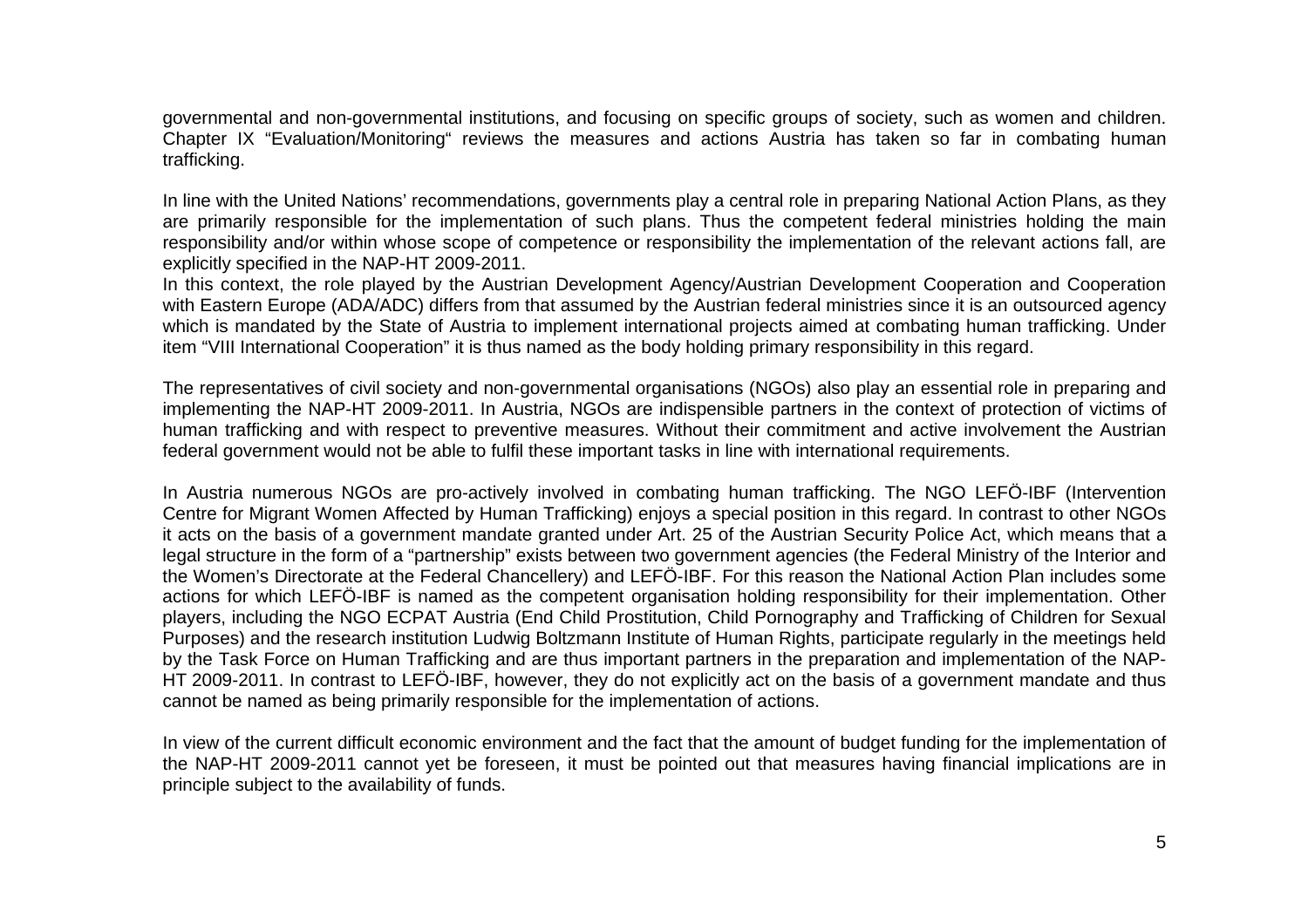# **I. Coordination**

| Objective 1 | Further development of the Task Force on Human Trafficking (TF-HT)/<br>Strengthening cooperation between the TF-HT and the federal provinces                                                                                                                                                             |                |                                                                                                                                                                                            |                                                                                      |
|-------------|----------------------------------------------------------------------------------------------------------------------------------------------------------------------------------------------------------------------------------------------------------------------------------------------------------|----------------|--------------------------------------------------------------------------------------------------------------------------------------------------------------------------------------------|--------------------------------------------------------------------------------------|
|             | <b>Actions</b>                                                                                                                                                                                                                                                                                           | Time-<br>table | <b>Responsibility/</b><br><b>Implementation</b>                                                                                                                                            | <b>Indicators</b>                                                                    |
| 1.1         | Further developing and enhancing the TF-HT's structure                                                                                                                                                                                                                                                   | Year 1-3       | <b>Federal Ministry for</b><br><b>European and</b><br><b>International Affairs in</b><br>cooperation with the<br>competent ministries/<br>agencies/ institutions/<br>partner organisations | <b>Enhanced structure</b>                                                            |
| 1.2         | Establishment of a working group charged with preparing<br>rules of procedure for the TF-HT (i.e., membership, tasks)                                                                                                                                                                                    | Year 1-2       | <b>Federal Ministry for</b><br><b>European and</b><br><b>International Affairs in</b><br>cooperation with the Federal<br>Ministry of the Interior                                          | Commencement of the<br>working group's<br>activities; report                         |
| 1.3         | Continuation of the Working Group on Child Trafficking<br>involving experts from the Federal Ministries of Economy,<br>Family and Youth; of the Interior; of Justice; for European<br>and International Affairs, as well as the federal provinces<br>and selected non-governmental organisations (NGOs). | Year 1-3       | <b>Federal Ministry of</b><br><b>Economy, Family and</b><br>Youth in cooperation with<br>the competent ministries/<br>agencies/ institutions/<br>partner organisations                     | Preparation of reports,<br>conducting meetings                                       |
| 1.4         | Establishment of a Working Group on Prostitution - the<br>Provinces' Scope of Responsibility to coordinate measures<br>and activities that fall within the federal provinces'<br>competence and scope of responsibility                                                                                  | Year 1-3       | <b>Women's Directorate at</b><br>the Federal Chancellery in<br>cooperation with the federal<br>provinces/the competent<br>ministries/agencies/<br>institutions/partner<br>organisations    | Conducting meetings,<br>participation of the<br>federal provinces,<br>summary report |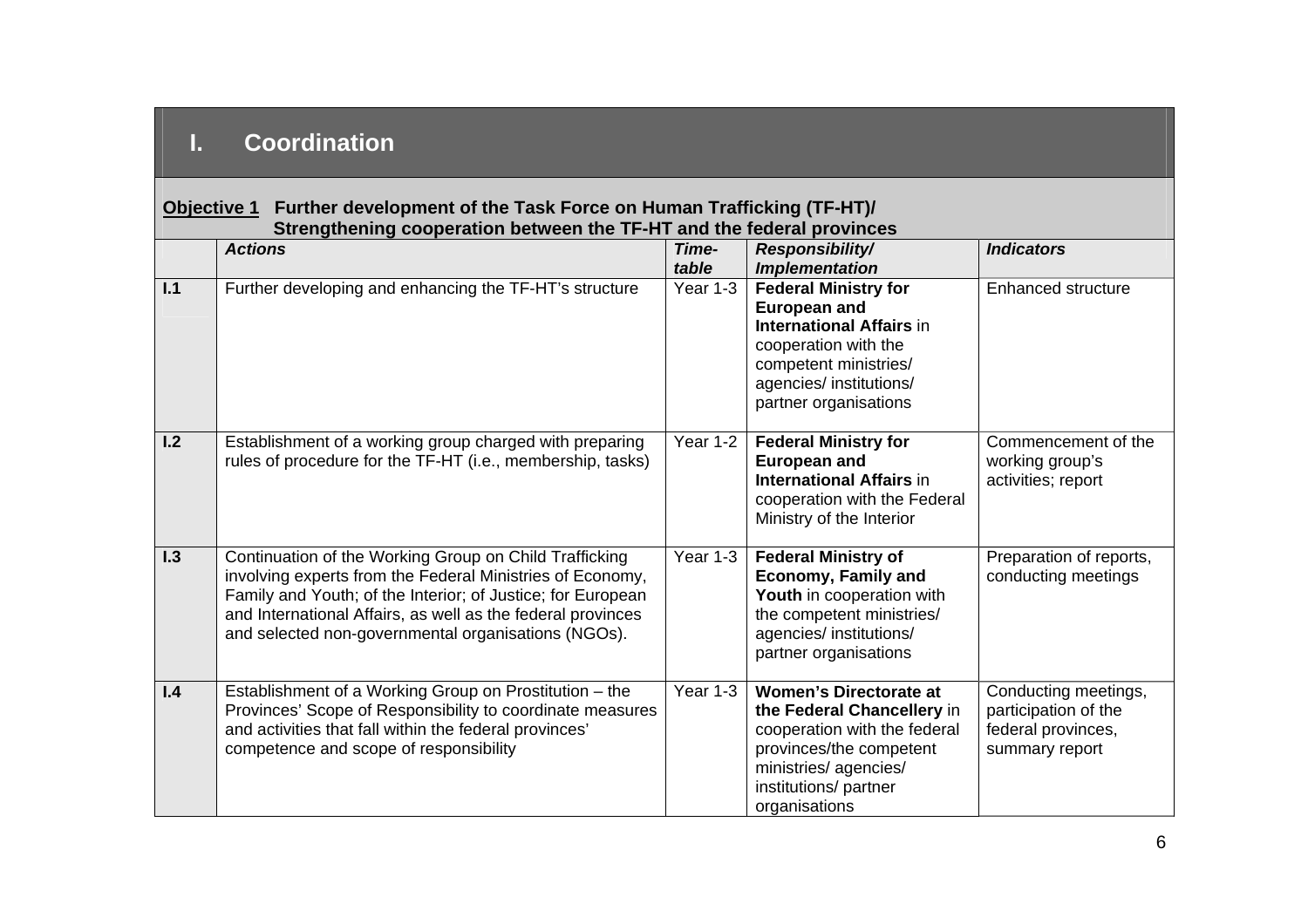| $\overline{1.5}$ | Annual meeting between the TF-HT and representatives of<br>the federal provinces                     | Year 1-3                   | <b>Federal Ministry for</b><br><b>European and</b><br><b>International Affairs in</b><br>cooperation with the<br>competent ministries/federal<br>provinces/the competent<br>agencies/institutions/partner<br>organisations | Conducting the annual<br>meeting with respective<br>thematic priorities |
|------------------|------------------------------------------------------------------------------------------------------|----------------------------|----------------------------------------------------------------------------------------------------------------------------------------------------------------------------------------------------------------------------|-------------------------------------------------------------------------|
| Objective 2      | Continued cooperation with foreign representations of countries of origin in Austria                 |                            |                                                                                                                                                                                                                            |                                                                         |
| 1.6              | Annual meeting with representatives of foreign<br>representations of countries of origin in Austria  | Year 1-3                   | <b>Federal Ministry for</b><br><b>European and</b><br><b>International Affairs in</b><br>cooperation with the<br>competent ministries/the<br>competent<br>agencies/institutions/partner<br>organisations                   | Conducting the annual<br>meeting                                        |
| Π.               | <b>Prevention (in Austria)</b>                                                                       |                            |                                                                                                                                                                                                                            |                                                                         |
| Objective 1      | Strengthening public awareness of both the national and international dimension of human trafficking |                            |                                                                                                                                                                                                                            |                                                                         |
|                  | <b>Actions</b><br>Conducting an annual event on the topic of human                                   | Time-<br>table<br>Year 1-3 | Responsibility/<br><b>Implementation</b>                                                                                                                                                                                   | <b>Indicators</b>                                                       |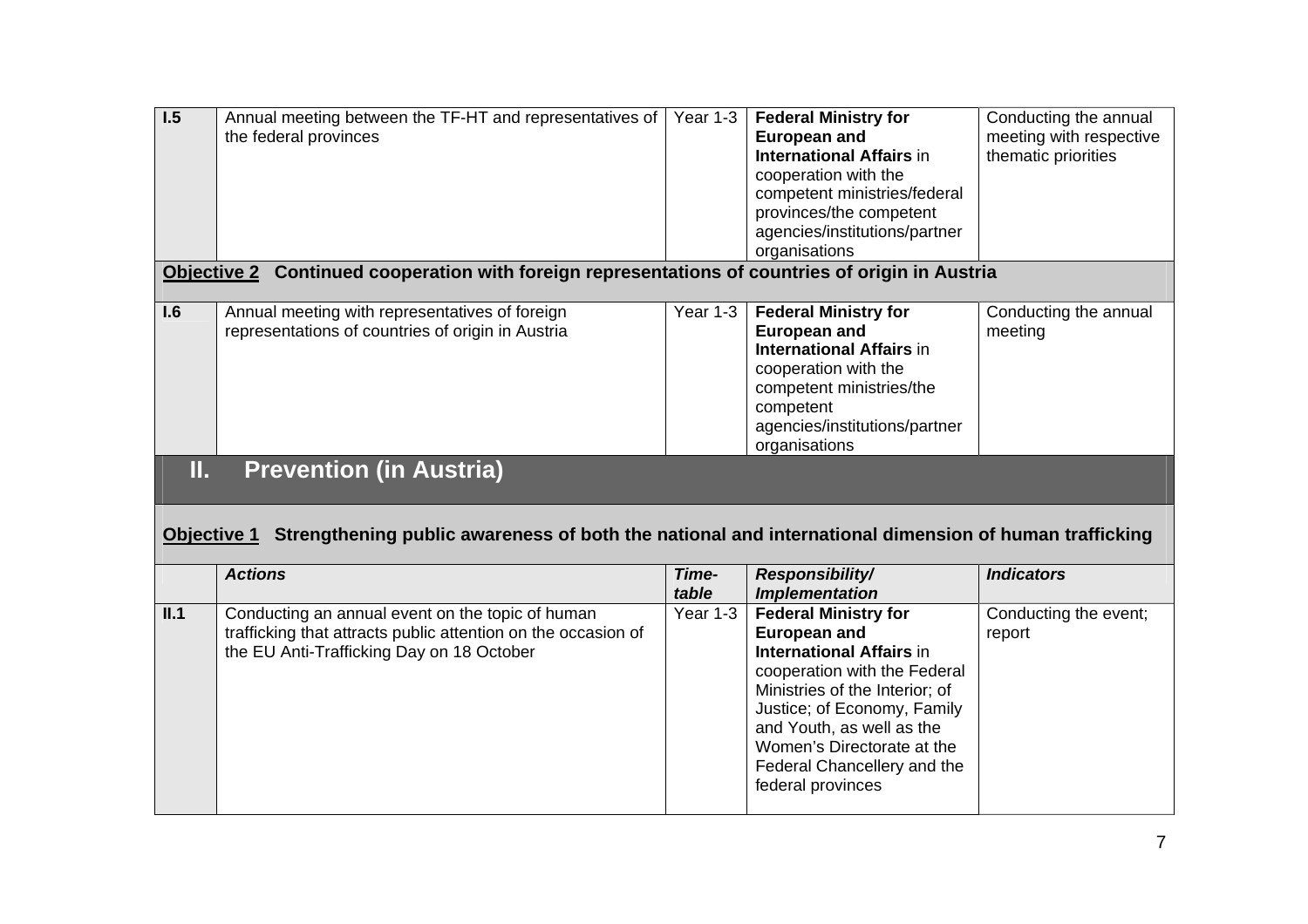| II.2 | Taking stock of the implementation of awareness-raising<br>activities at schools aimed at school children and teachers<br>(events, teaching material) and preparing<br>recommendations                      | Year 1-2 | <b>Federal Ministry for</b><br><b>Education, Arts and</b><br><b>Culture</b> in cooperation with<br>LEFÖ-IBF, the competent<br>agencies/ institutions/<br>partner organisations | Report and<br>recommendations                                   |
|------|-------------------------------------------------------------------------------------------------------------------------------------------------------------------------------------------------------------|----------|--------------------------------------------------------------------------------------------------------------------------------------------------------------------------------|-----------------------------------------------------------------|
| II.3 | Elaboration of a concept based on the stock-taking of the<br>implementation of awareness-raising activities at schools<br>specifically aimed at school children and teachers (events,<br>teaching material) | Year 2-3 | <b>Federal Ministry for</b><br><b>Education, Arts and</b><br><b>Culture</b> in cooperation with<br>LEFÖ-IBF, the competent<br>agencies/ institutions/<br>partner organisations | Concept                                                         |
| II.4 | Compilation of research studies (including diploma theses<br>and doctoral dissertations) dealing with the topic of human<br>trafficking in Austria                                                          | Year 2-3 | <b>Federal Ministry for</b><br><b>European and</b><br><b>International Affairs in</b><br>cooperation with the<br>competent ministries/ partner<br>organisations                | Report                                                          |
| II.5 | Conducting target-group specific information campaigns<br>on the topic of human trafficking                                                                                                                 | Year 2-3 | The respective competent<br>ministries in cooperation<br>with the competent<br>agencies/ institutions/<br>partner organisations                                                | Campaigns; report                                               |
| II.6 | Preparation and dissemination of information brochures<br>addressing various aspects of human trafficking                                                                                                   | Year 1-3 | The respective competent<br>ministries in cooperation<br>with the competent<br>agencies/institutions/partner<br>organisations                                                  | Information brochures<br>and dissemination of<br>such brochures |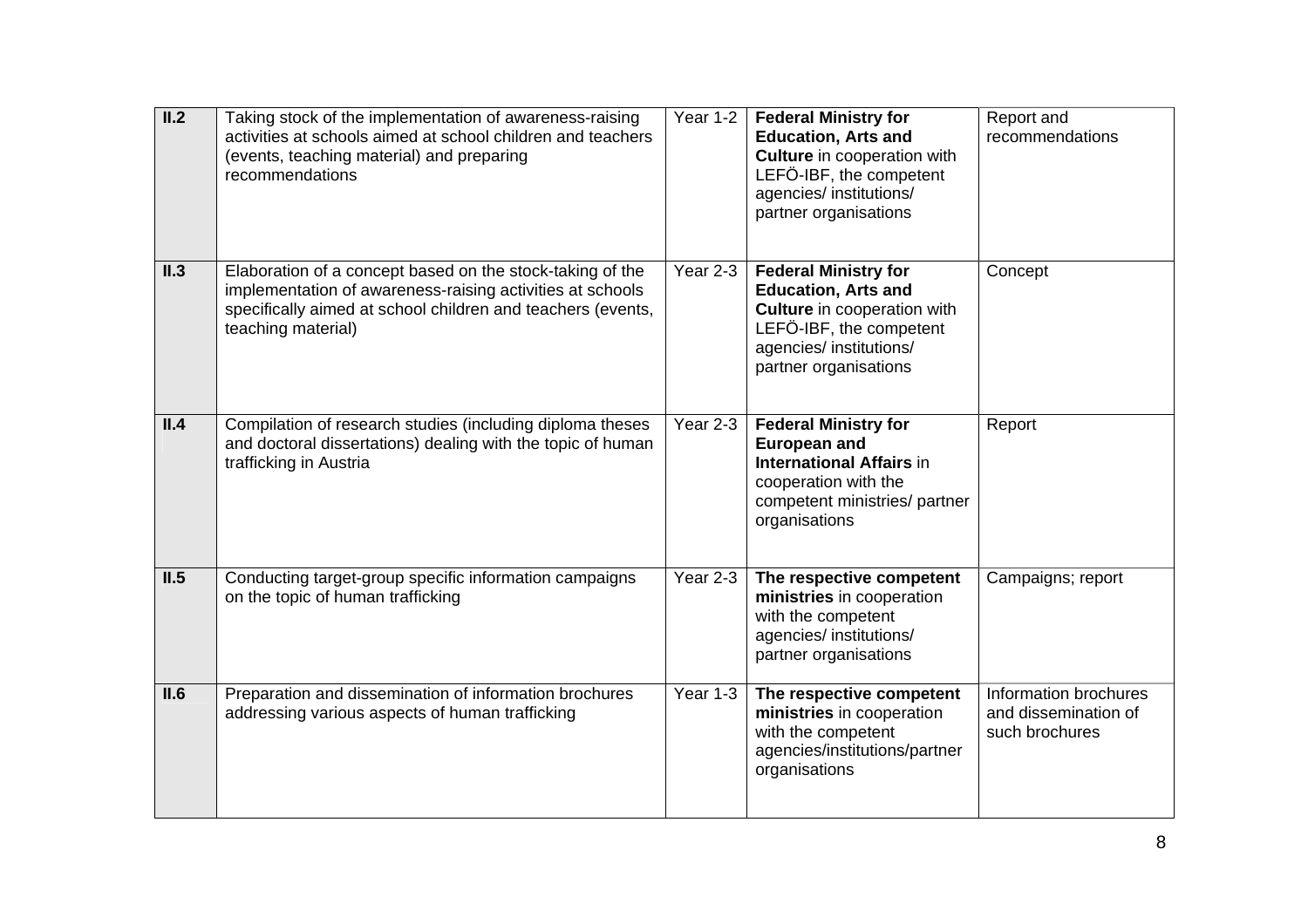| II.7        | Conducting awareness-raising events dealing with all<br>phenomena of human trafficking and specifically targeted<br>at representatives of the media                                                         | Year 1-3                   | <b>Federal Ministry for</b><br><b>European and</b><br><b>International Affairs/</b><br>respective competent<br>ministries in cooperation<br>with the competent<br>agencies/ institutions/<br>partner organisations | Events, report                          |
|-------------|-------------------------------------------------------------------------------------------------------------------------------------------------------------------------------------------------------------|----------------------------|--------------------------------------------------------------------------------------------------------------------------------------------------------------------------------------------------------------------|-----------------------------------------|
| II.8        | Improving the information offered on the Internet with<br>respect to the topic of human trafficking                                                                                                         | Year $1-3$                 | The respective competent<br>ministries                                                                                                                                                                             | Information on the<br>Internet          |
| II.9        | Conducting target-group-oriented activities dealing with<br>the demand-related aspects of human trafficking (for<br>instance in cooperation with private-sector industry, trade<br>unions, the media, etc.) | Year 1-3                   | The respective competent<br>ministries in cooperation<br>with the competent<br>agencies/institutions/partner<br>organisations                                                                                      | Activities, report                      |
|             |                                                                                                                                                                                                             |                            |                                                                                                                                                                                                                    |                                         |
| Ш.          | <b>Identification of Potential Victims of Human Trafficking</b>                                                                                                                                             |                            |                                                                                                                                                                                                                    |                                         |
| Objective 1 | Enhanced identification of potential victims of human trafficking                                                                                                                                           |                            |                                                                                                                                                                                                                    |                                         |
| III.1       | <b>Actions</b><br>Conducting training activities for all professional groups                                                                                                                                | Time-<br>table<br>Year 1-3 | Responsibility/<br><b>Implementation</b><br><b>Federal Ministries of the</b>                                                                                                                                       | <b>Indicators</b><br>Number of training |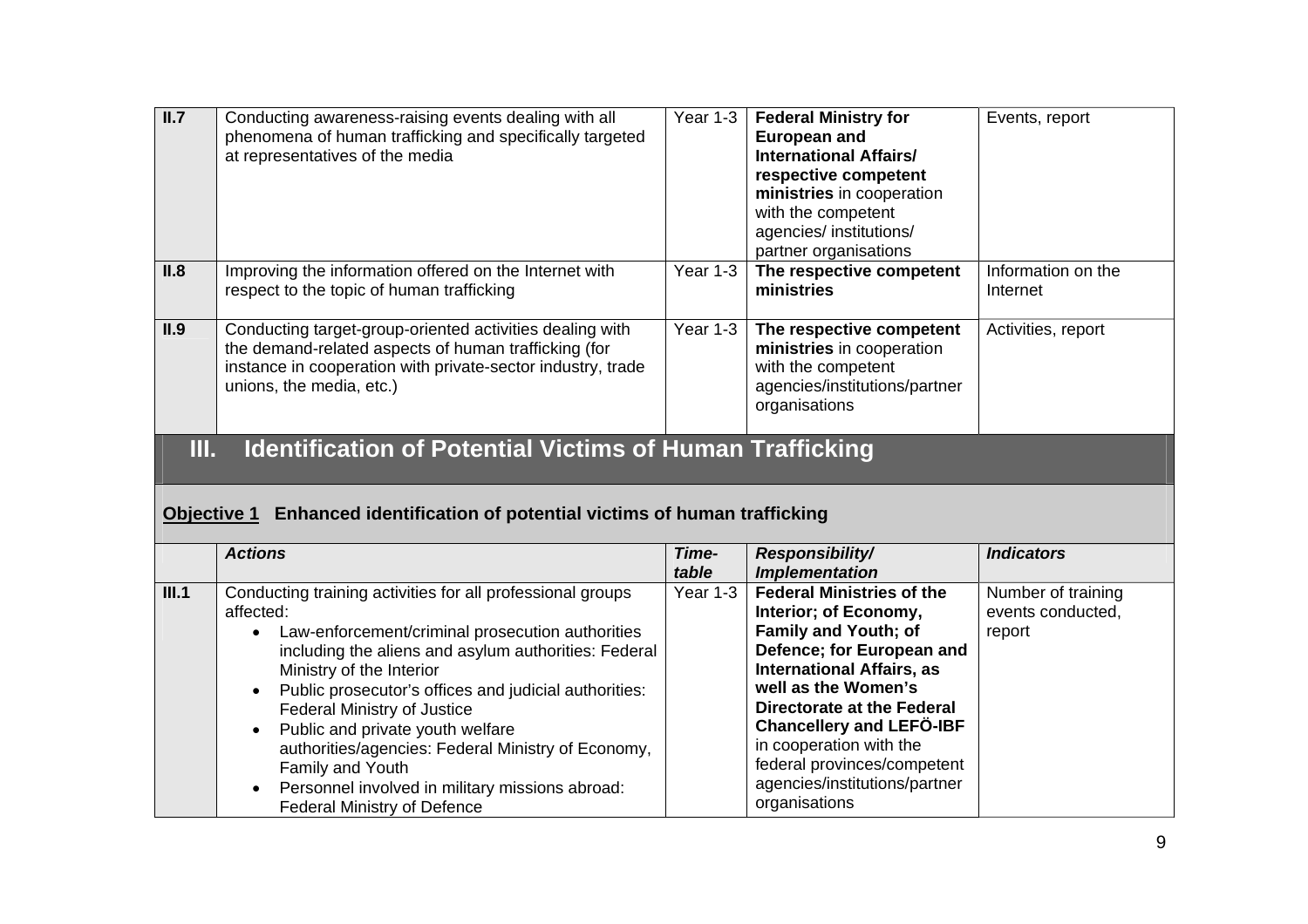|       | Staff employed at embassies, particularly consular<br>$\bullet$<br>staff: Federal Ministry for European and<br><b>International Affairs</b><br>NGOs: Women's Directorate at the Federal<br>Chancellery and Federal Ministry of the Interior                                                                                                                                                                      |          |                                                                                                                                                                                                                 |                                                   |
|-------|------------------------------------------------------------------------------------------------------------------------------------------------------------------------------------------------------------------------------------------------------------------------------------------------------------------------------------------------------------------------------------------------------------------|----------|-----------------------------------------------------------------------------------------------------------------------------------------------------------------------------------------------------------------|---------------------------------------------------|
| III.2 | Involvement of the relevant players - specifically the fiscal<br>authorities - in connection with human trafficking for the<br>purpose of labour exploitation                                                                                                                                                                                                                                                    | Year 1-3 | <b>Federal Ministry of</b><br>Finance in cooperation with<br>the Federal Ministry of<br>Labour, Social Affairs and<br>Consumer Protection, the<br>Federal Ministry of the<br>Interior, LEFÖ-IBF                 | Number of training<br>events conducted,<br>report |
| III.3 | Review of the possibility of establishing a nationwide<br>telephone hotline and, as required, elaboration of a<br>concept for the implementation of such a "helpline" taking<br>account of the relevant work being conducted at the EU<br>level                                                                                                                                                                  | Year 2-3 | <b>Federal Ministry of the</b><br>Interior, Women's<br><b>Directorate at the Federal</b><br><b>Chancellery</b> in cooperation<br>with the competent<br>agencies/ institutions/partner<br>organisations/LEFÖ-IBF | Report                                            |
| III.4 | Support in implementing the recommendations made by<br>the Working Group on Prostitution with a view to a clear<br>differentiation between persons who voluntarily offer<br>sexual services for monetary reward and those who do so<br>because they are subject to sexual coercion and violence,<br>which constitutes a sine qua non in terms of the efficient<br>identification of victims of human trafficking | Year 1-3 | <b>Women's Directorate at</b><br>the Federal Chancellery in<br>cooperation with the<br>competent ministries/the<br>federal provinces/ competent<br>agencies/ institutions/<br>partner organisations             | Report                                            |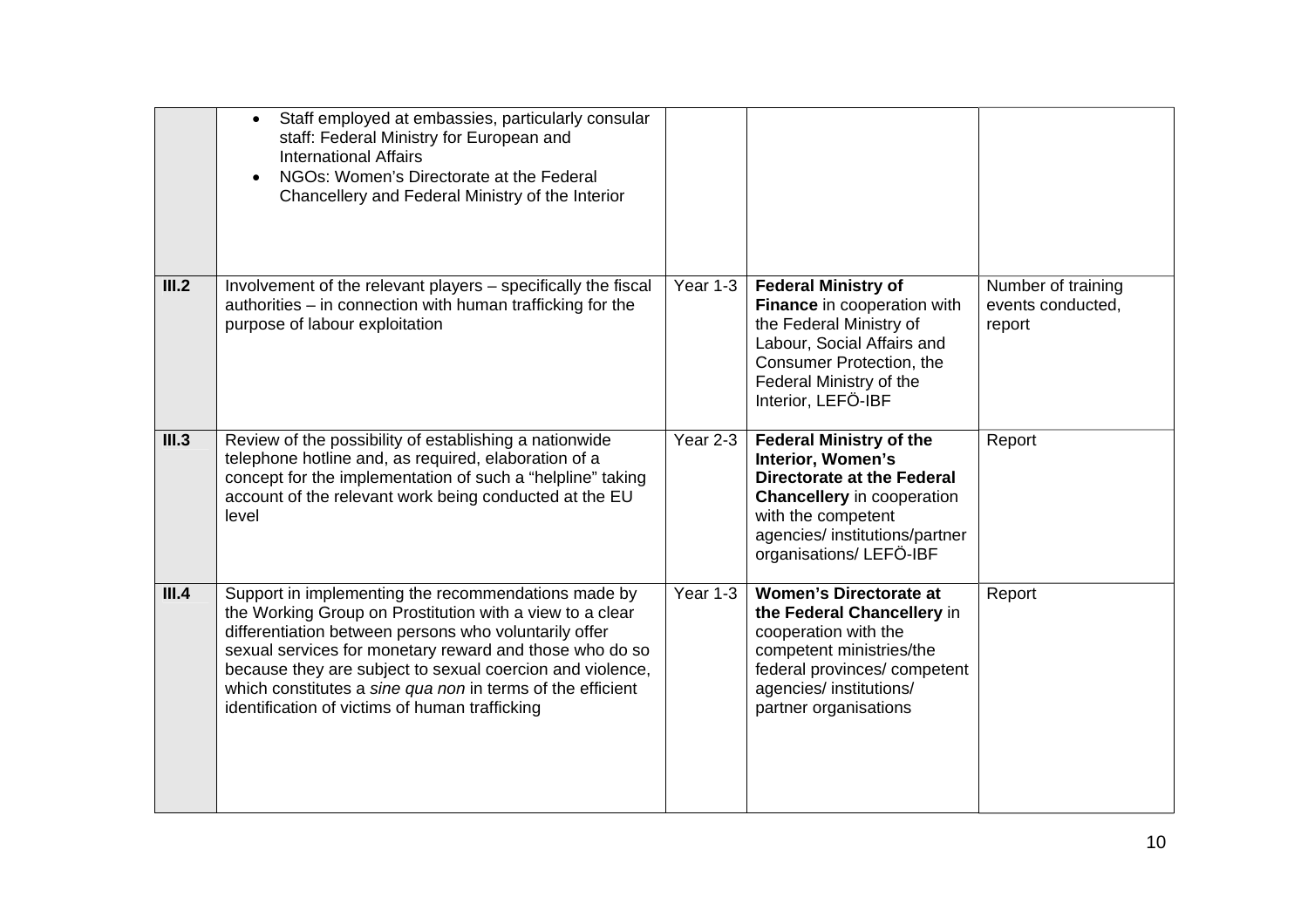| III.5              | Evaluation and, as required, enhancement and further<br>development of the current practice-related catalogues of<br>criteria for the identification of victims of human trafficking.                           | Year <sub>2</sub> | <b>Federal Ministry of the</b><br>Interior in cooperation with<br>the Federal Ministries of<br>Finance; of Labour, Social<br><b>Affairs and Consumer</b><br>Protection; LEFÖ-IBF and<br>the competent<br>agencies/partner<br>organisations   | Report and, possibly,<br>proposals                                                                                                                  |
|--------------------|-----------------------------------------------------------------------------------------------------------------------------------------------------------------------------------------------------------------|-------------------|----------------------------------------------------------------------------------------------------------------------------------------------------------------------------------------------------------------------------------------------|-----------------------------------------------------------------------------------------------------------------------------------------------------|
| <b>Objective 2</b> | Improved cooperation in the process of identifying potential victims of human trafficking                                                                                                                       |                   |                                                                                                                                                                                                                                              |                                                                                                                                                     |
| III.6              | Implementation of a decree by the Federal Ministry of the<br>Interior providing that LEFÖ-IBF shall take care of victims<br>of trafficking in women on a nationwide basis                                       | Year 1            | <b>Federal Ministry of the</b><br>Interior in cooperation with<br>the Women's Directorate at<br>the Federal Chancellery,<br>LEFÖ-IBF, the Federal<br>Ministry of Justice/the<br>competent<br>agencies/institutions/ partner<br>organisations | Decree                                                                                                                                              |
| III.7              | Review of the opportunities for identifying/providing care<br>and support to (potential) victims of human trafficking<br>during detention pending deportation                                                   | Year <sub>3</sub> | <b>Federal Ministry of the</b><br>Interior in cooperation with<br>the Women's Directorate at<br>the Federal Chancellery,<br>LEFÖ-IBF                                                                                                         | Report; possible<br>proposals for<br>improvement;<br>consideration in the<br>evaluation of the project<br>dealing with<br>"preparations for return" |
| III.8              | Review of a concept for improved cooperation between<br>the competent bodies (police authorities, youth welfare<br>authority, basic welfare support) with a view to identifying<br>victims of child trafficking | Year 1-3          | <b>Federal Ministry of Labour,</b><br>Family and Youth in<br>cooperation with the<br>competent agencies/<br>institutions/partner<br>organisations                                                                                            | Report                                                                                                                                              |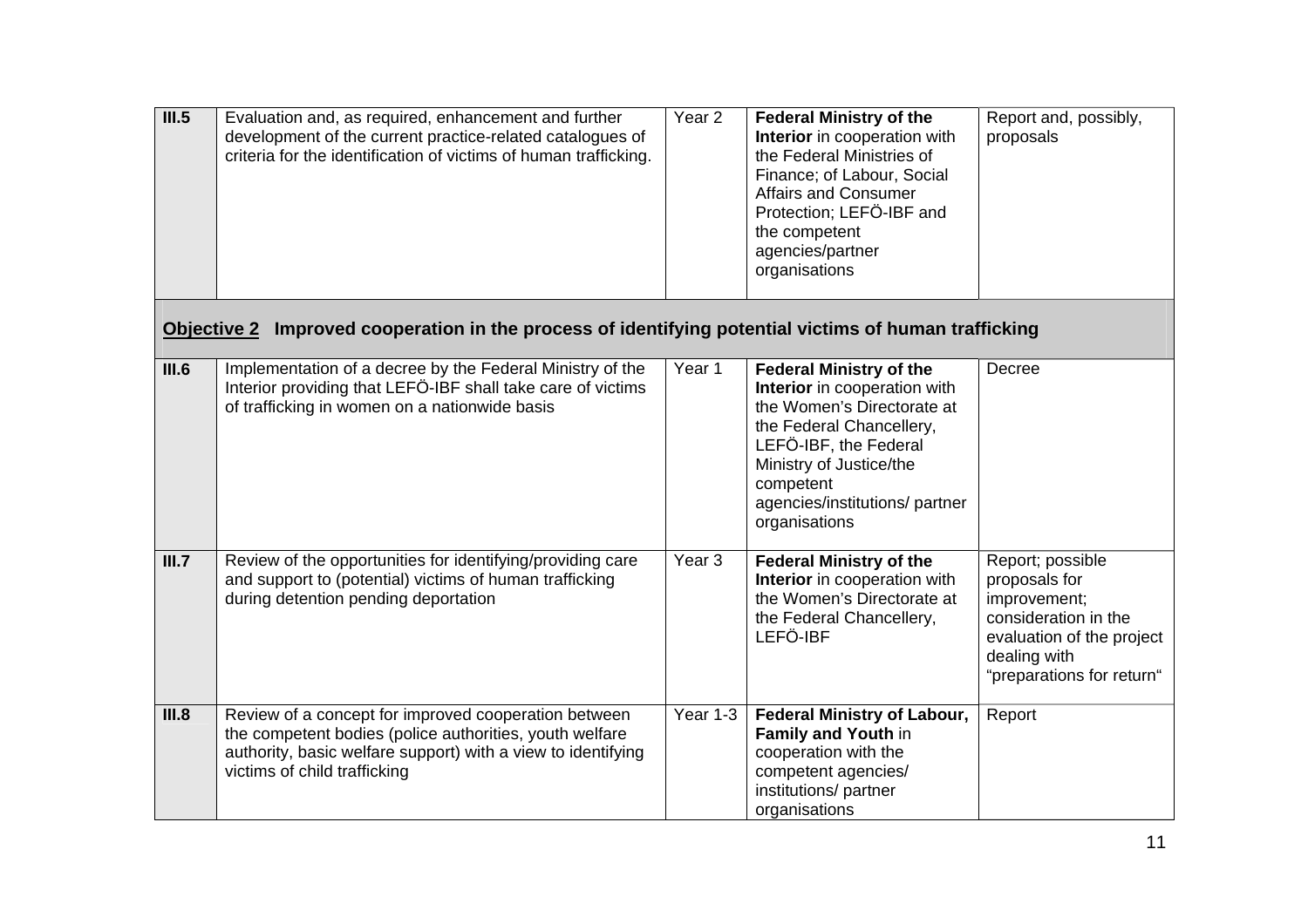## **IV. Protection of and Support to Victims of Human Trafficking**

#### **Objective 1 Comprehensive counselling, care and support as well as enhanced social integration of victims of human trafficking in Austria**

|      | <b>Actions</b>                                                                                                                                                                                         | Time-<br>table    | <b>Responsibility/</b><br><b>Implementation</b>                                                                                                                                                                   | <b>Indicators</b>          |
|------|--------------------------------------------------------------------------------------------------------------------------------------------------------------------------------------------------------|-------------------|-------------------------------------------------------------------------------------------------------------------------------------------------------------------------------------------------------------------|----------------------------|
| IV.1 | Granting victims of human trafficking access to medical<br>care before they are granted a "special<br>protection" residence title and formulation of relevant<br>recommendations as required           | Year 2-3          | <b>Women's Directorate at</b><br>the Federal Chancellery in<br>cooperation with LEFÖ-IBF                                                                                                                          | Report                     |
| IV.2 | Evaluation of and, as required, improved access to the<br>housing market                                                                                                                               | Year <sub>2</sub> | <b>Women's Directorate at</b><br>the Federal Chancellery in<br>cooperation with the federal<br>provinces, LEFÖ-IBF                                                                                                | Report                     |
| IV.3 | Analysis of possibilities for improving access to the labour<br>market, including measures to upgrade the individuals'<br>skills, as well as the implementation, as needed, of<br>legislative measures | Year <sub>2</sub> | <b>Federal Ministry of Labour,</b><br><b>Social Affairs and</b><br><b>Consumer Protection in</b><br>cooperation with the federal<br>provinces, the Women's<br>Directorate at the Federal<br>Chancellery, LEFÖ-IBF | Report                     |
| IV.4 | Assessment of the needs-oriented adjustment of LEFÖ-<br><b>IBF</b> capacities                                                                                                                          | Year 1-3          | <b>Federal Ministry of the</b><br>Interior in cooperation with<br>the Women's Directorate at<br>the Federal Chancellery                                                                                           | Report                     |
| IV.5 | Review of cooperation with potential contact centres for<br>men as potential victims of human trafficking                                                                                              | Year 1            | <b>Federal Ministry of Labour,</b><br><b>Social Affairs and</b><br><b>Consumer Protection in</b><br>cooperation with LEFÖ-IBF                                                                                     | Report;<br>recommendations |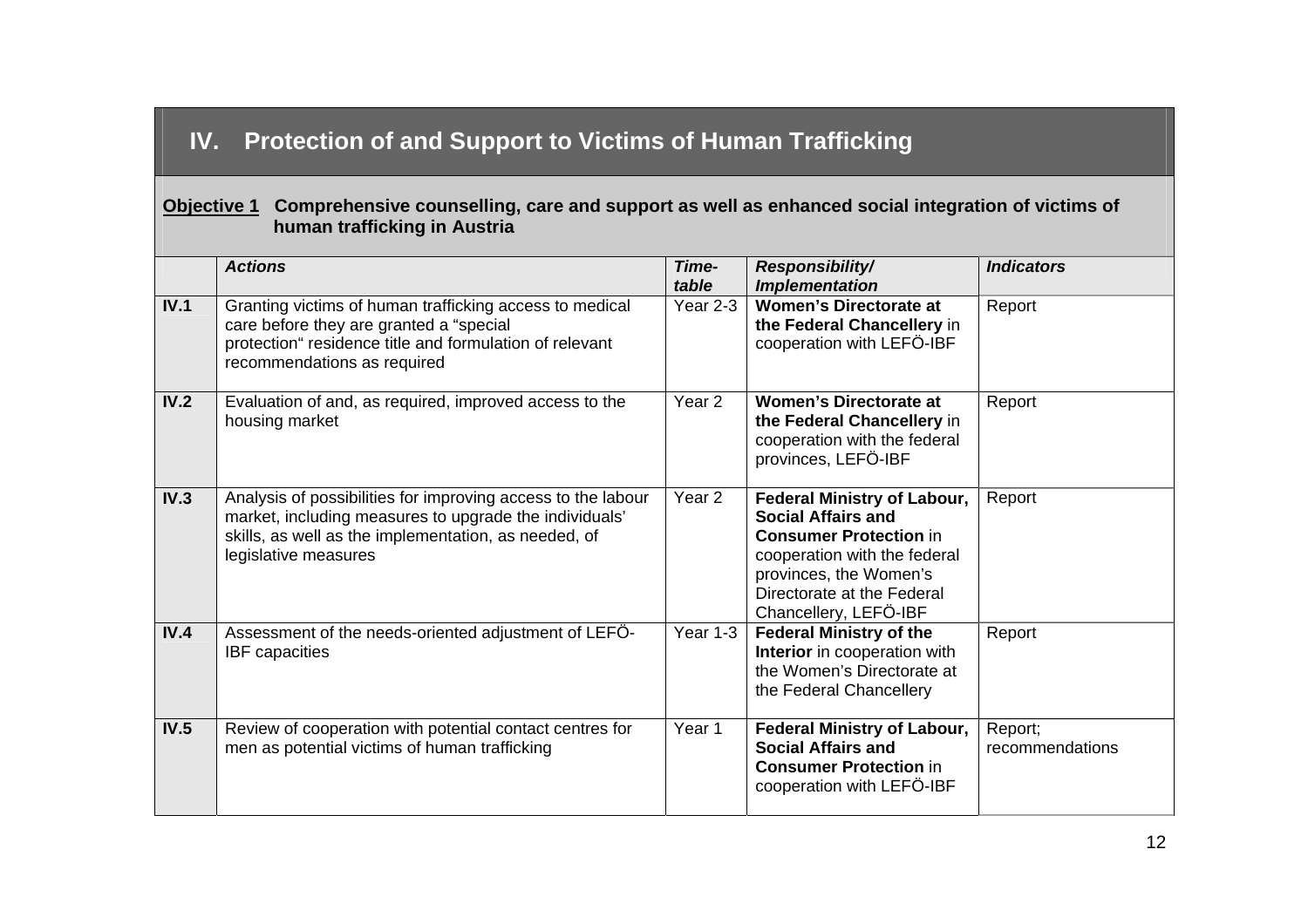| IV.6               | Evaluation of the legal framework and its practical<br>implementation related to granting the "special<br>protection" residence permit and the "settlement permit -<br>unrestricted" to victims of human trafficking                                                                           | Year <sub>3</sub> | <b>Federal Ministry of the</b><br>Interior in cooperation with<br>the federal provinces, LEFÖ-<br><b>IBF</b>                                              | Report            |  |
|--------------------|------------------------------------------------------------------------------------------------------------------------------------------------------------------------------------------------------------------------------------------------------------------------------------------------|-------------------|-----------------------------------------------------------------------------------------------------------------------------------------------------------|-------------------|--|
| <b>Objective 2</b> | Improving the security of victims of human trafficking                                                                                                                                                                                                                                         |                   |                                                                                                                                                           |                   |  |
| IV.7               | Analysing the protection needs of victims of human<br>trafficking and, as required, preparation of proposals for<br>improvement                                                                                                                                                                | Year 1            | <b>Federal Ministry of the</b><br>Interior in cooperation with<br>LEFÖ-IBF, the competent<br>agencies/institutions/<br>partner organisations              | Report            |  |
| Objective 3        | Improving the situation of victims of child trafficking as well as systematic care and support of trafficked children                                                                                                                                                                          |                   |                                                                                                                                                           |                   |  |
| <b>IV.8</b>        | Review and further development of the recommendations<br>of the Working Group on Child Trafficking regarding a<br>National Referral Mechanism (NRM) for trafficked children<br>taking into account the principles of risk analysis and the<br>determination of the best interests of the child | Year 1-3          | <b>Federal Ministry of</b><br><b>Economy, Family and</b><br>Youth in cooperation with<br>competent<br>agencies/institutions/partner<br>organisations      | Report            |  |
| V.                 | <b>Criminal Prosecution and the Legal Framework related to Human Trafficking</b>                                                                                                                                                                                                               |                   |                                                                                                                                                           |                   |  |
|                    | <b>Objective 1</b><br>Improved protection for victims of child trafficking in connection with intercountry adoptions                                                                                                                                                                           |                   |                                                                                                                                                           |                   |  |
|                    | <b>Actions</b>                                                                                                                                                                                                                                                                                 | Time-<br>table    | <b>Responsibility/</b><br><b>Implementation</b>                                                                                                           | <b>Indicators</b> |  |
| V.1                | Concrete specification in the Federal Youth Welfare Act<br>(Bundes-Jugendwohlfahrtsgesetz, Bundes-JWG) of the<br>tasks to be assumed by the youth welfare authority in the<br>field of intercountry adoptions.                                                                                 | Year 1            | <b>Federal Ministry of</b><br><b>Economy, Family and</b><br>Youth in cooperation with<br>the federal provinces, and<br>the Federal Ministry of<br>Justice | Concept           |  |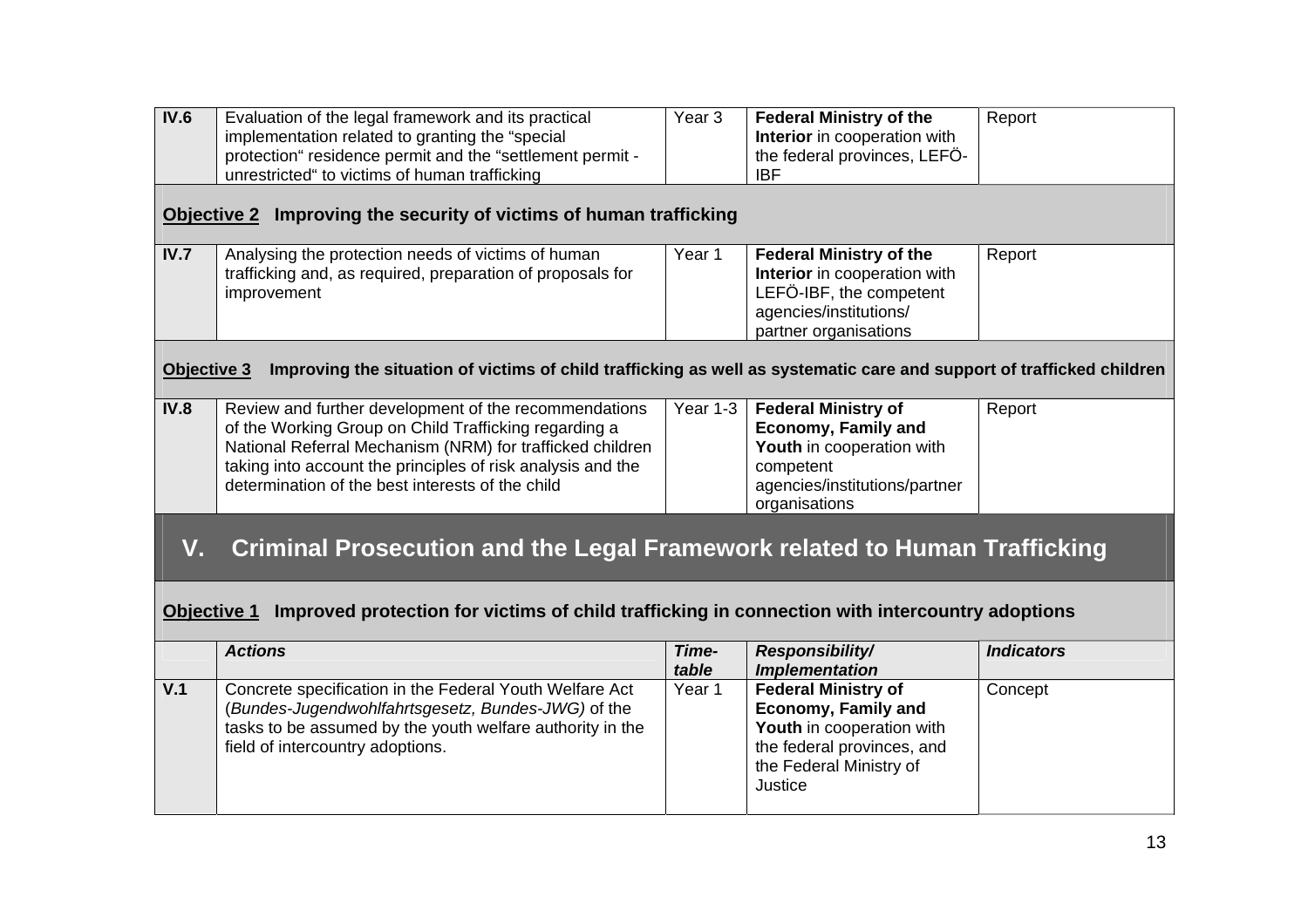| V.2                | Revision, reform and elaboration of a new regulation<br>regarding the legal effect of intercountry adoptions.                                                                                                                                                                                  | Year <sub>2</sub> | <b>Federal Ministry of Justice</b>                                                                                                                                                                         | Regulation                    |
|--------------------|------------------------------------------------------------------------------------------------------------------------------------------------------------------------------------------------------------------------------------------------------------------------------------------------|-------------------|------------------------------------------------------------------------------------------------------------------------------------------------------------------------------------------------------------|-------------------------------|
| V.3                | Preparation of a report regarding the analysis of the need<br>for a separate law on intercountry adoptions                                                                                                                                                                                     | Year $2-3$        | <b>Federal Ministry of Justice</b><br>in cooperation with the<br><b>Federal Ministries for</b><br>European and International<br>Affairs; Economy, Family<br>and Youth, as well as the<br>federal provinces | Report                        |
| <b>Objective 2</b> | Improving the measures related to criminal prosecution                                                                                                                                                                                                                                         |                   |                                                                                                                                                                                                            |                               |
| V.4                | Review of the regulations under (criminal) law and the<br>relevant judicature on human trafficking with a view to the<br>definition of human trafficking (in particular, the use of the<br>elements of the statutory act of the offence of exploitation)<br>and preparation of recommendations | Year 1-3          | <b>Federal Ministry of Justice</b><br>in cooperation with the<br>Federal Ministries of the<br>Interior; of Finance; of<br>Labour, Social Affairs and<br>Consumer Protection, as<br>well as LEFÖ-IBF        | Report and<br>recommendations |
| Objective 3        | Expansion of cooperation between NGOs and criminal prosecution authorities                                                                                                                                                                                                                     |                   |                                                                                                                                                                                                            |                               |
| V.5                | Preparation of a concept outlining possibilities to improve<br>cooperation between NGOs and criminal prosecution<br>authorities (probably including training and exchange<br>activities, etc.)                                                                                                 | Year 2-3          | <b>Federal Ministry of Justice</b><br>in cooperation with the<br>Federal Ministry of the<br>Interior, LEFÖ-IBF                                                                                             | Concept                       |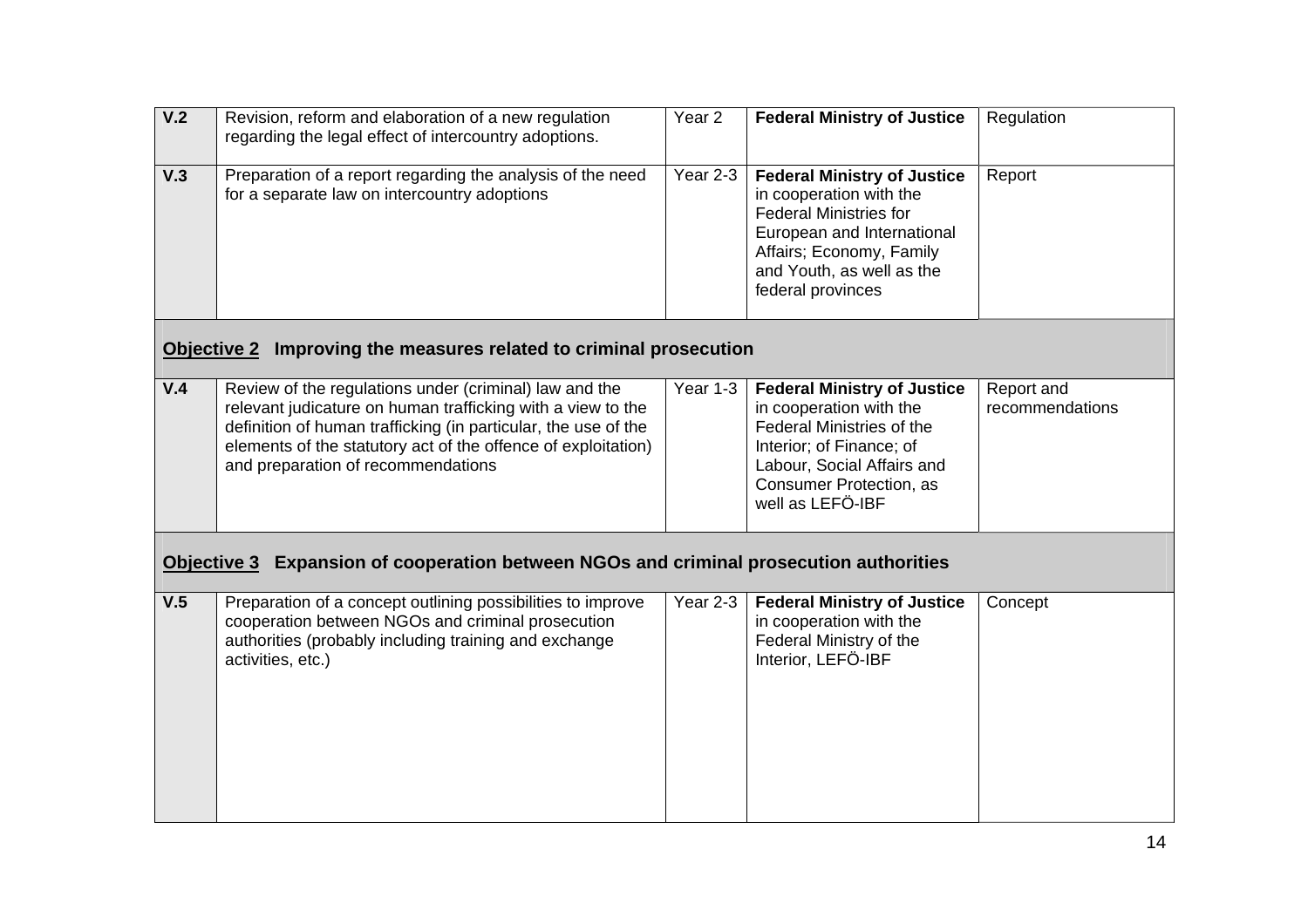## **VI. Compensation**

#### **Objective 1** Improving the possibilities for compensating victims of human trafficking

|      | <b>Actions</b>                                                      | Time-<br>table | <b>Responsibility/</b><br><i><b>Implementation</b></i>                                                                                                              | <b>Indicators</b>          |
|------|---------------------------------------------------------------------|----------------|---------------------------------------------------------------------------------------------------------------------------------------------------------------------|----------------------------|
| VI.1 | Review of the practical applicability of the current<br>regulations |                | Year 1-2   Federal Ministry of Labour,<br><b>Social Affairs and</b>                                                                                                 | Report/<br>recommendations |
|      |                                                                     |                | <b>Consumer Protection in</b><br>cooperation with the Federal<br>Ministry of Justice, LEFO-<br>IBF, the competent<br>agencies/institutions/partner<br>organisations |                            |

## **VII. Collection of Data**

#### **Objective 1 Improvement of the data available on human trafficking**

|       | <b>Actions</b>                                                                                                                                                                                                                                                                                                                                                                                                                                                                                              | Time-<br>table | <b>Responsibility/</b><br><b>Implementation</b>                                                                                   | <b>Indicators</b>             |
|-------|-------------------------------------------------------------------------------------------------------------------------------------------------------------------------------------------------------------------------------------------------------------------------------------------------------------------------------------------------------------------------------------------------------------------------------------------------------------------------------------------------------------|----------------|-----------------------------------------------------------------------------------------------------------------------------------|-------------------------------|
| VII.1 | Improving the collection of data included in the criminal<br>statistics prepared by police authorities with respect to<br>human trafficking based on the guidelines published in<br>connection with the statistics project conducted by the<br>Federal Ministry of the Interior/IOM on the standardisation<br>of the collection of data on human trafficking within the EU<br>taking account of the provisions on data protection and in<br>accordance with the relevant work undertaken at the EU<br>level | Year 1-3       | <b>Federal Ministry of the</b><br>Interior in cooperation with<br>the competent<br>agencies/institutions/partner<br>organisations | Statistical data<br>published |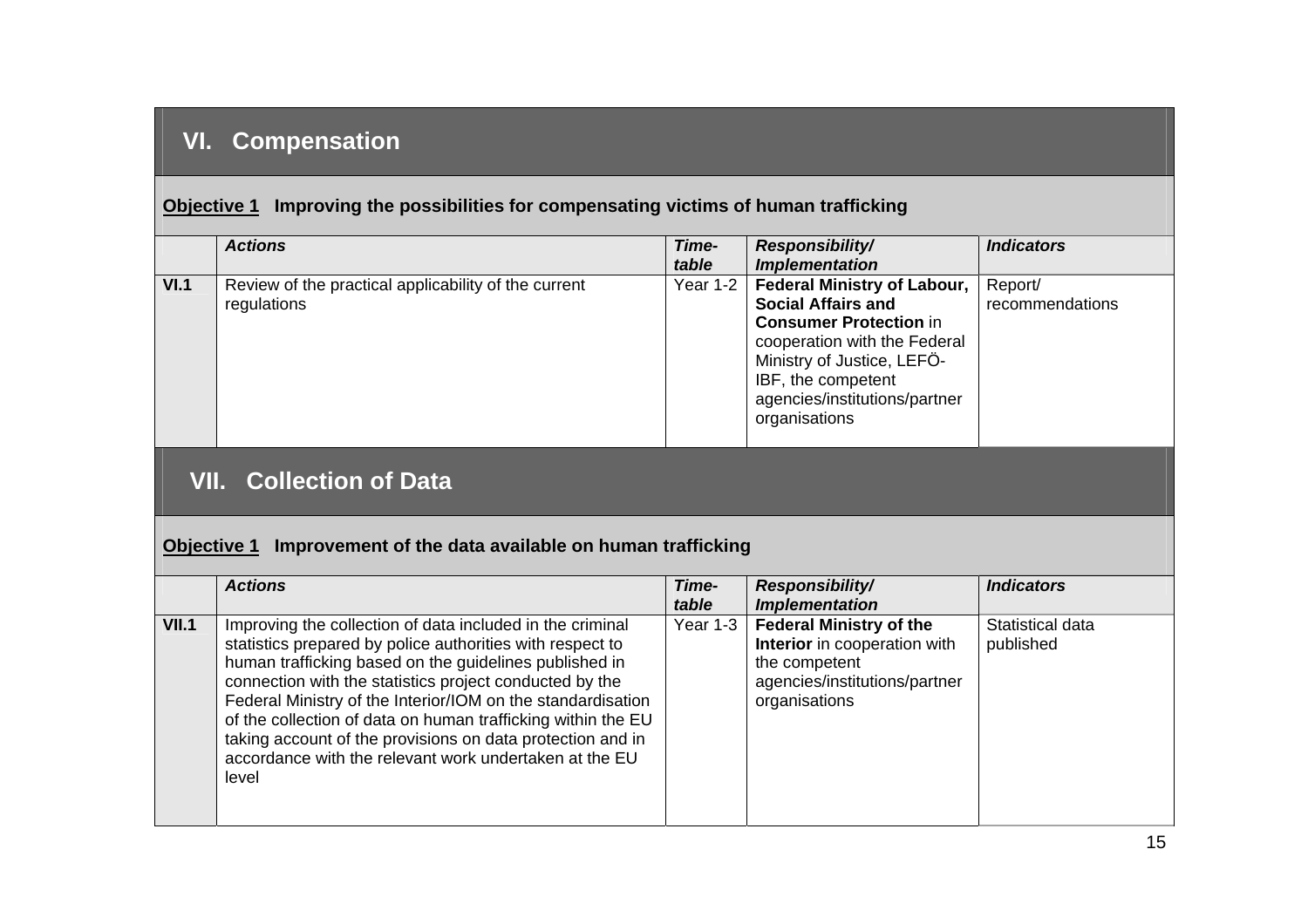| VII.2              | Improvement of the collection and recording of cases<br>settled by court and convictions for trafficking in human<br>beings (enabling the compilation of all offences leading to<br>conviction) | Year 1-3       | <b>Federal Ministry of Justice</b>                                                                                            | Findings prepared by<br>the working group on<br>improving the data<br>basis of criminal justice<br>statistics |
|--------------------|-------------------------------------------------------------------------------------------------------------------------------------------------------------------------------------------------|----------------|-------------------------------------------------------------------------------------------------------------------------------|---------------------------------------------------------------------------------------------------------------|
|                    | Objective 2 Enhanced research on the topic of human trafficking                                                                                                                                 |                |                                                                                                                               |                                                                                                               |
| <b>VII.3</b>       | Support of research projects on current issues and the<br>latest developments in the field of human trafficking                                                                                 | Year 1-3       | The respective competent<br>ministries                                                                                        | Research projects                                                                                             |
| VII.4              | Increasing the number of articles published in special<br>interest magazines                                                                                                                    | Year 1-3       | The respective competent<br>ministries                                                                                        | Articles published                                                                                            |
|                    |                                                                                                                                                                                                 |                |                                                                                                                               |                                                                                                               |
|                    | <b>VIII. International Cooperation</b>                                                                                                                                                          |                |                                                                                                                               |                                                                                                               |
| <b>Objective 1</b> | Intensifying cooperation within international bodies                                                                                                                                            |                |                                                                                                                               |                                                                                                               |
|                    | <b>Actions</b>                                                                                                                                                                                  | Time-<br>table | <b>Responsibility/</b><br><b>Implementation</b>                                                                               | <b>Indicators</b>                                                                                             |
| <b>VIII.1</b>      | Active and ongoing participation/presence of the members<br>of the TF-HT in international bodies                                                                                                | Year 1-3       | The respective competent<br>ministries in cooperation<br>with the competent<br>agencies/institutions/partner<br>organisations | Austrian<br>contribution/report                                                                               |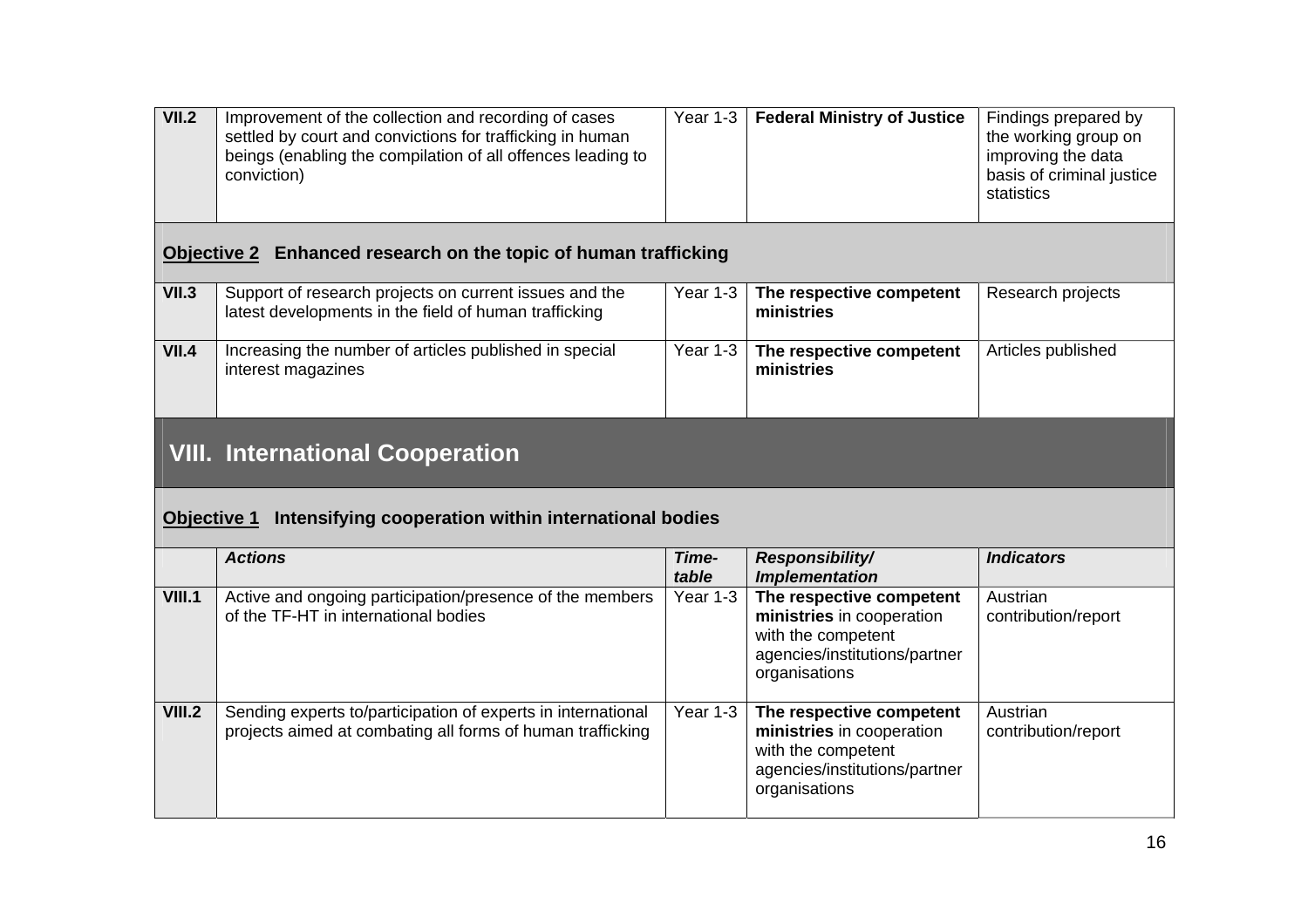| Objective 2 Combating poverty and enhancing human security in the ADA/ADC - Cooperation with Eastern Europe partner<br>countries in the fields of prevention, victims' protection and criminal prosecution to reduce human trafficking |                                                                                                                                                                                                                                                                                             |          |                                                                                                                                                                                 |                                                                                                                              |  |  |
|----------------------------------------------------------------------------------------------------------------------------------------------------------------------------------------------------------------------------------------|---------------------------------------------------------------------------------------------------------------------------------------------------------------------------------------------------------------------------------------------------------------------------------------------|----------|---------------------------------------------------------------------------------------------------------------------------------------------------------------------------------|------------------------------------------------------------------------------------------------------------------------------|--|--|
| <b>VIII.3</b>                                                                                                                                                                                                                          | Voluntary return/repatriation guaranteeing the best-<br>possible reintegration and level of security (e.g., through<br>risk analysis/risk assessment/monitoring/support in the<br>target state) by means of a coordinated support<br>programme as part of projects under the EU Return Fund | Year 1-3 | <b>Federal Ministry of the</b><br>Interior in cooperation with<br>ADA, LEFÖ-IBF, the<br>competent ministries/the<br>competent<br>agencies/institutions/partner<br>organisations | Calls for projects;<br>projects<br>submitted/selected;<br>type and amount of the<br>support benefits;<br>number of returnees |  |  |
| <b>VIII.4</b>                                                                                                                                                                                                                          | Promotion/development of projects regarding the<br>implementation of preventive measures (e.g., awareness-<br>raising and information events/campaigns as well as<br>promotion of the economic activities of vulnerable groups)                                                             | Year 1-3 | <b>ADA/ADC - Cooperation</b><br>with Eastern Europe in<br>cooperation with partner<br>organisations                                                                             | Projects realised/project<br>report and/or<br>documentation                                                                  |  |  |
| <b>VIII.5</b>                                                                                                                                                                                                                          | Promotion/development of projects regarding the<br>implementation of measures aimed at victim protection,<br>particularly promotion of victim-protection institutions<br>offering psychological, medical and legal counselling and<br>support as well as vocational training activities     | Year 1-3 | <b>ADA/ADC - Cooperation</b><br>with Eastern Europe in<br>cooperation with partner<br>organisations                                                                             | Projects realised/project<br>report and/or<br>documentation                                                                  |  |  |
| <b>VIII.6</b>                                                                                                                                                                                                                          | Promotion/development of projects to strengthen national<br>mechanisms and institutions as well as training activities<br>for criminal prosecution authorities on victim and witness<br>protection                                                                                          | Year 1-3 | <b>ADA/ADC - Cooperation</b><br>with Eastern Europe in<br>cooperation with partner<br>organisations                                                                             | Projects realised/project<br>report and/or<br>documentation                                                                  |  |  |
| <b>VIII.7</b>                                                                                                                                                                                                                          | Promotion/development of projects focusing on training<br>activities for and coordination of actions aimed at officials<br>in the fields of law enforcement and criminal prosecution                                                                                                        | Year 1-3 | <b>ADA/ADC - Cooperation</b><br>with Eastern Europe in<br>cooperation with partner<br>organisations                                                                             | Projects realised/project<br>report and/or<br>documentation                                                                  |  |  |
| <b>VIII.8</b>                                                                                                                                                                                                                          | Promotion of activities aimed at enhanced police<br>cooperation at the EU and international levels                                                                                                                                                                                          | Year 1-3 | <b>Federal Ministry of the</b><br><b>Interior</b>                                                                                                                               | Activities supported                                                                                                         |  |  |

the control of the control of the control of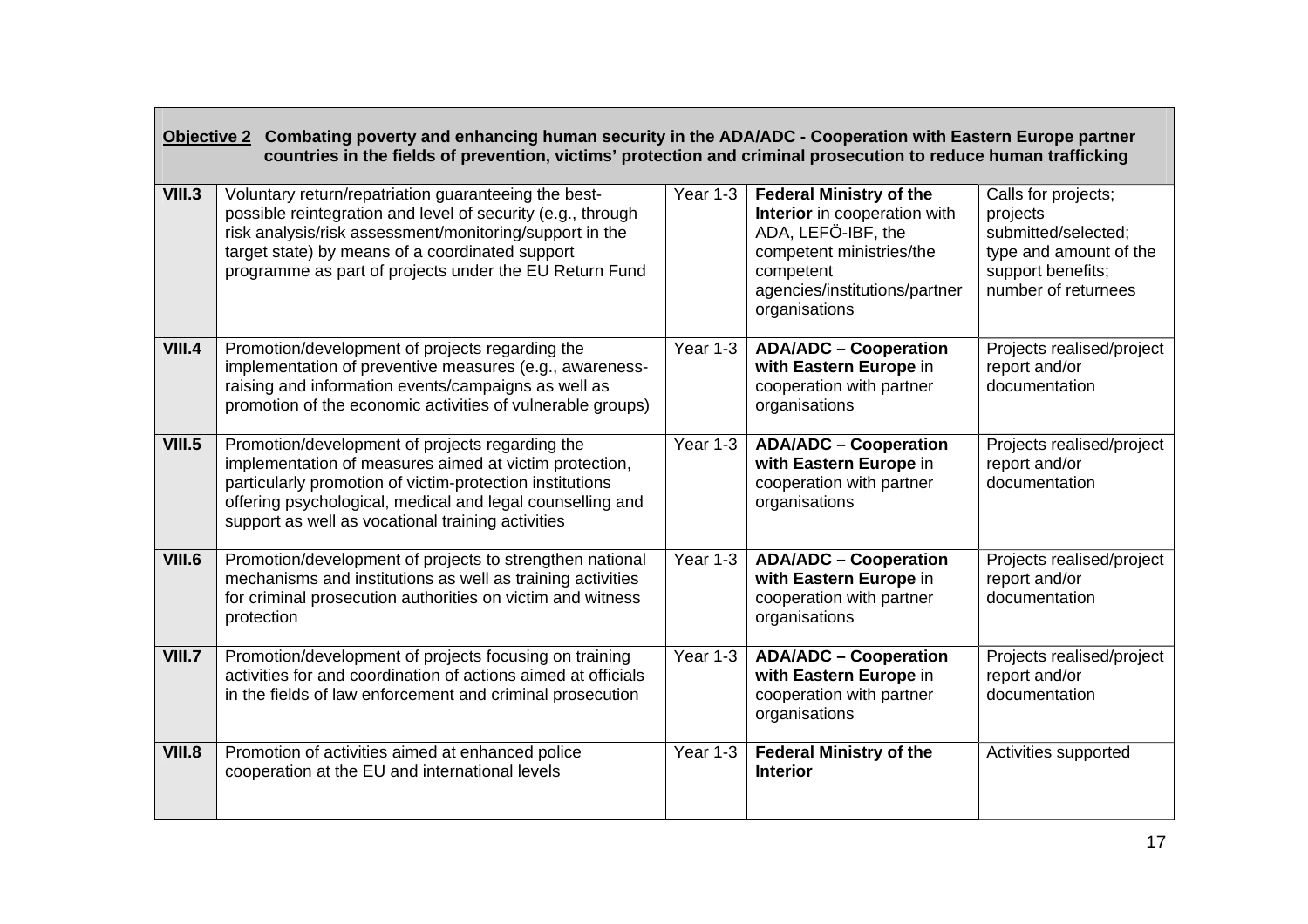# **IX. Evaluation/Monitoring**

## **Objective 1 Review of the measures taken so far by Austria in combating human trafficking**

|      | <b>Actions</b>                                                                                                                                                       | Time-<br>table    | Responsibility/<br><b>Implementation</b>                                                                                                                                                 | <b>Indicators</b> |
|------|----------------------------------------------------------------------------------------------------------------------------------------------------------------------|-------------------|------------------------------------------------------------------------------------------------------------------------------------------------------------------------------------------|-------------------|
| IX.1 | Evaluation of the implementation of the recommendations<br>of the Working Group on Prostitution under the TF-HT                                                      | Year <sub>3</sub> | <b>Women's Directorate at</b><br>the Federal Chancellery in<br>cooperation with the<br>members of the Working<br><b>Group on Prostitution</b>                                            | Report            |
| IX.2 | Evaluation of the implementation of the recommendations<br>of the Working Group on Child Trafficking                                                                 | Year 2-3          | <b>Federal Ministry of</b><br><b>Economy, Family and</b><br>Youth in cooperation with<br>the members of the Working<br>Group on Child Trafficking                                        | Report            |
| IX.3 | Review of the current legal situation with a view to human<br>trafficking for the purpose of removal of organs/trafficking<br>in organs                              | Year 3            | <b>Federal Ministry of Justice</b><br>in cooperation with the<br>Federal Ministry of Health<br>and the Federal Ministry of<br>the Interior                                               | Report            |
| IX.4 | Preparation of a complete report on the implementation of<br>the NAP 2009-2011 as well as an annual internal review<br>on the implementation of the relevant actions | Year 1-3          | <b>Federal Ministry for</b><br><b>European and</b><br><b>International Affairs in</b><br>cooperation with the<br>competent ministries/the<br>competent agencies/partner<br>organisations | Report            |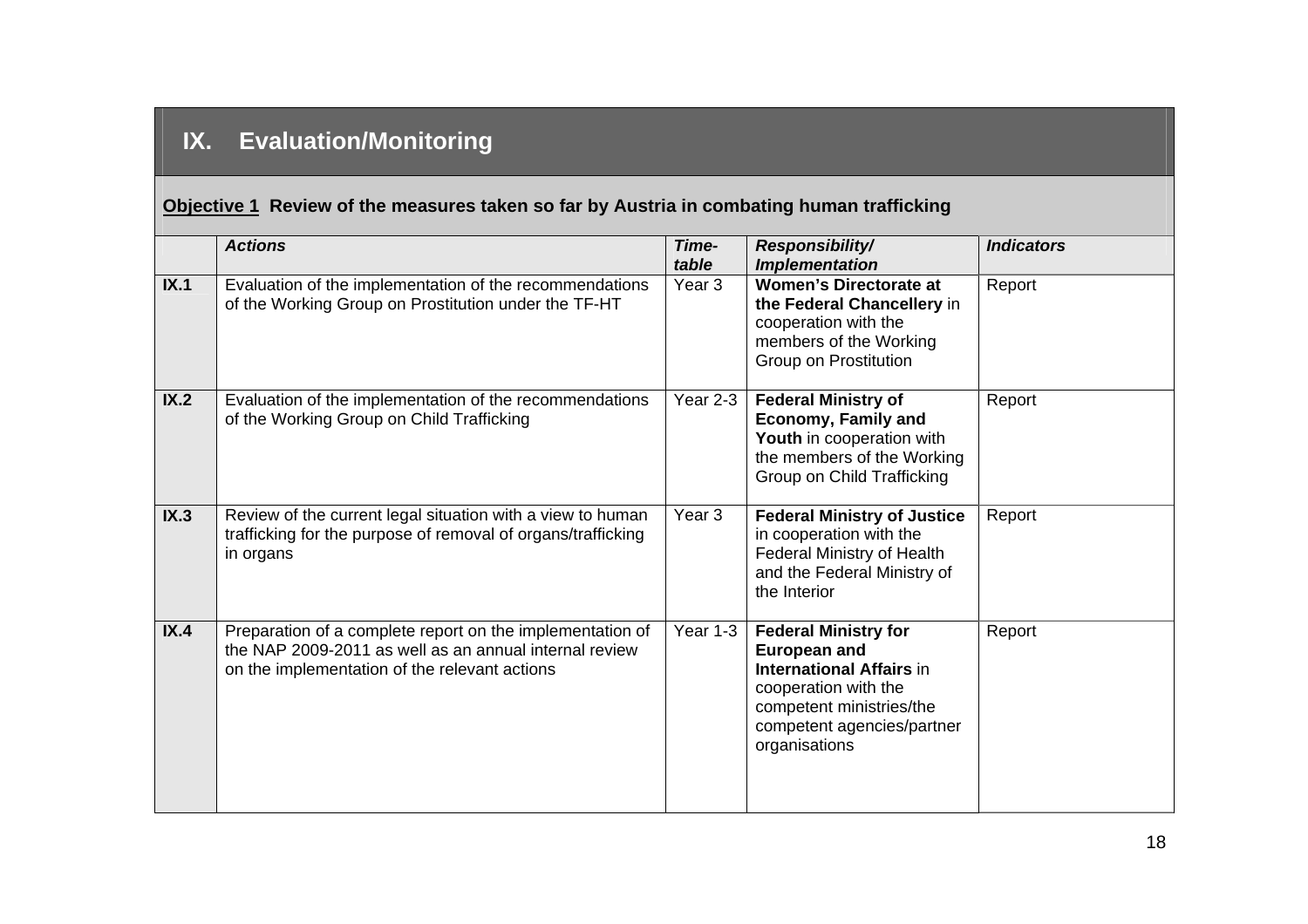| IX.5 | Support to the GRETA (Le Groupe d'experts sur la lutte<br>contre la traite des êtres humains) monitoring mechanism<br>under the Council of Europe                               | Year $1-3$           | <b>Federal Ministry for</b><br><b>European and</b><br><b>International Affairs in</b><br>cooperation with the<br>competent ministries | Reports/<br>recommendations by<br><b>GRETA</b> |
|------|---------------------------------------------------------------------------------------------------------------------------------------------------------------------------------|----------------------|---------------------------------------------------------------------------------------------------------------------------------------|------------------------------------------------|
| IX.6 | Evaluation of the situation in Austria with a view to the<br>potential establishment of the position of a national<br>rapporteur and, as required, the preparation of a profile | Year 2-3 $\parallel$ | <b>Federal Ministry for</b><br><b>European and</b><br><b>International Affairs in</b><br>cooperation with the<br>competent ministries | Report/<br>recommendations                     |